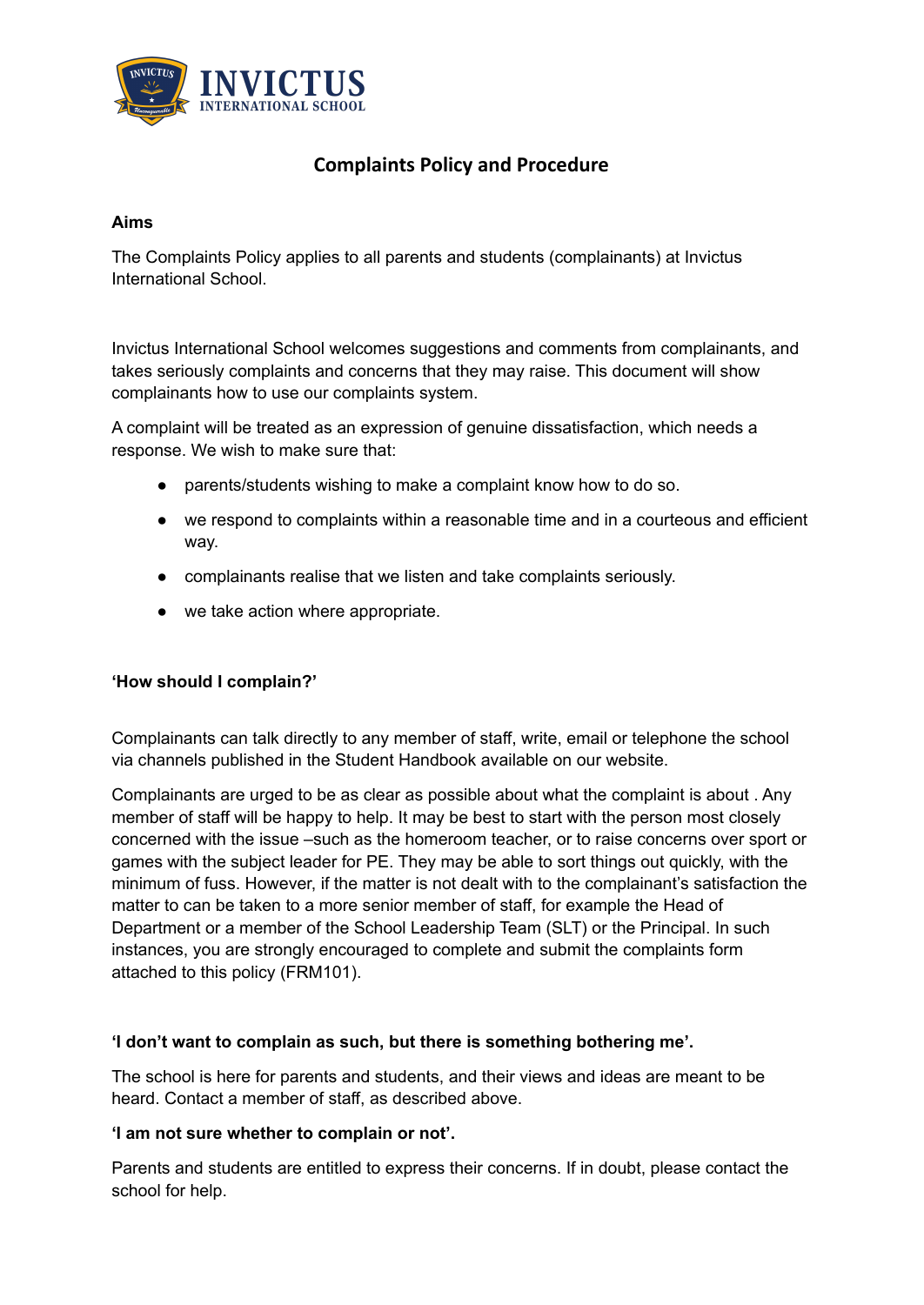

# **Procedures should be as speedy as possible – consistent with fairness to all concerned**

Each stage of the procedure has specified time limits. Where it is not possible to meet these, information about progress must be given to the complainant. Care should be taken not to drag things out with unnecessary bureaucracy.

We will attempt to address a concern within three working days and for major complaints by the end of 14 working days. This can take longer depending upon the nature and level of enquiry.

### **Support for a person complained against**

Member of staff who may be questioned as part of a complaints procedure investigation must feel they are being treated in a fair way and that they too will have an opportunity to put their case. They should be told about the procedure and be kept informed of progress. There is a crucial balance to be maintained between supporting the member of staff so that his/her rights and reputation is protected and investigating a complaint thoroughly and impartially.

The complaints procedure is distinct from formal disciplinary proceedings for staff and this must be made clear to all concerned. There may be occasions where a complaint launches a disciplinary procedure which puts the complaints procedure on hold. If so, the complainant should be informed of this and any non- disciplinary aspects of the complaint should be dealt with by the usual complaints procedures; the complainant should be updated every 17 working days on the likely further delay. It may be clear after the disciplinary procedures have been completed, that particular responses to the complainant are required (e.g. an apology or an explanation of new policies to avoid a similar problem again).

### **'What happens about confidentiality?'**

The complaint or concern will be treated in a confidential manner and with respect. Knowledge of it will be limited to the SLT or the Principal and those directly involved. The Sing-Ed Global Schoolhouse (SEGSH Board) may also need to be informed. It is the school's policy that complaints made by parents/students should not rebound adversely on the students.

The school cannot entirely rule out the need to make third parties outside the school aware of the complaint and possibly also the identity of those involved. This would only be likely to happen very rarely where, for example, a child's safety was at risk or it became necessary to refer matters to the police. Complainants would be fully informed if this were to be the case.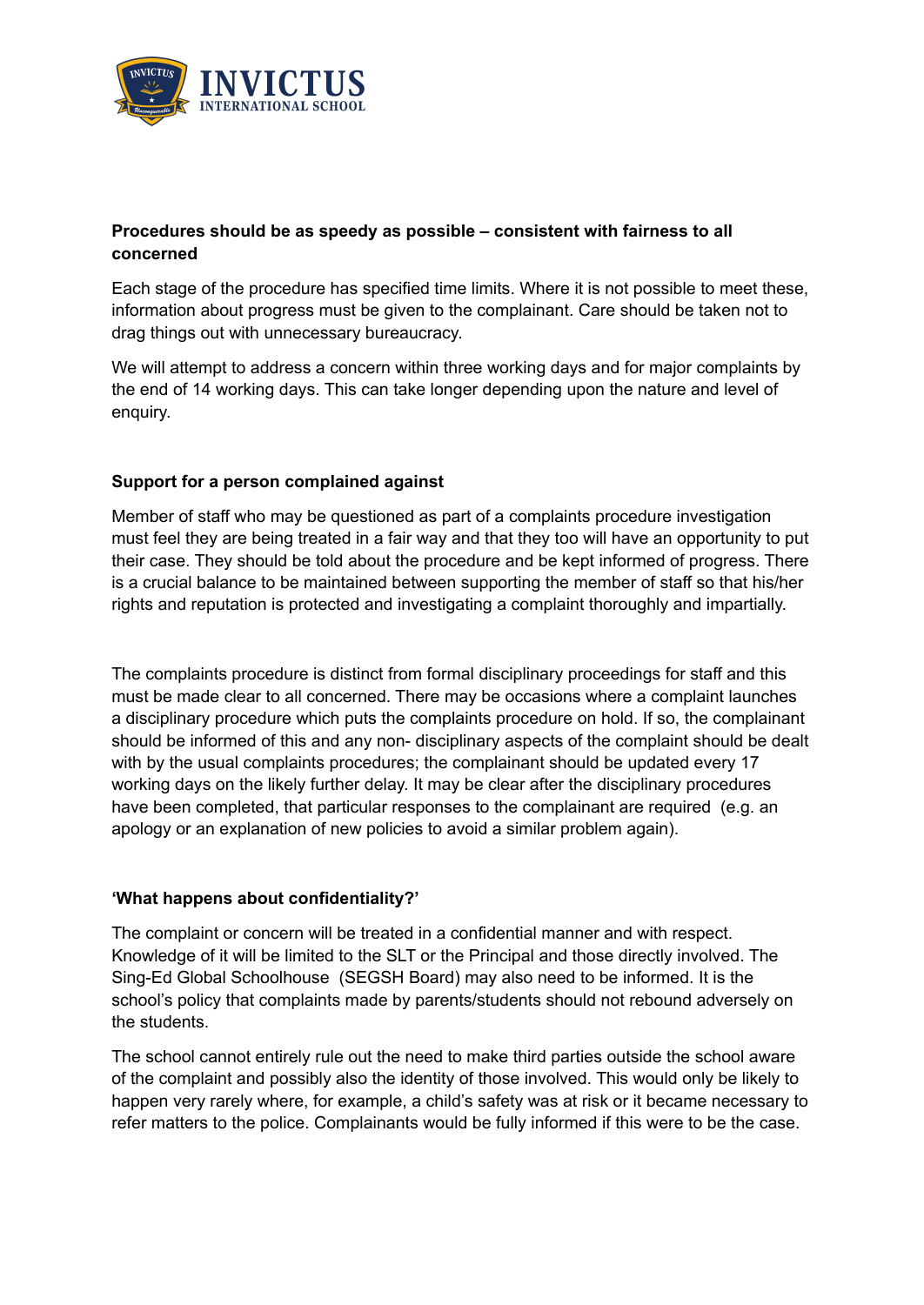

While information relating to specific complaints will be kept confidentially on file, anonymous complaints may not be pursued.

Action, which needed to be taken under staff disciplinary procedures as a result of complaints, would be handled confidentially within the school.

### **Redress**

If the outcome of the complaint procedure shows the school is at fault, it is often sufficient to provide redress in the form of an acknowledgement that the complaint is valid. Alternatively, it may be appropriate to offer one or more of an apology, an explanation, a promise that the event complained of will not recur, an undertaking to review school policies or practices in the light of the complaint, or, in appropriate circumstances, financial compensation. Fear of litigation should not prevent the school from admitting to parents when mistakes have been made, but the Board should be made aware of the situation.

### **Staff awareness and training**

School staff, including non-teaching staff, should be familiar with the procedures so that they can advise parents. All school staff should have clear information about which staff have which responsibilities at school so that parents do not get continually passed from one to another.

#### **Record keeping**

If complaints are to contribute to raising the quality of education, then they need to be recorded and monitored termly by the SLT. Invictus International School is committed to doing so.

Recording should begin at the point when a concern or initial complaint has become the kind of complaint that cannot be resolved on the spot but needs investigation and/or consultation with others in the school and will require a later report back (either orally or in writing) to the complainant.

Recording at the earliest stages need only be a very basic record of the complaint, giving the date, name of parent and general nature of the complaint.

These are the various stages in the complaints procedure: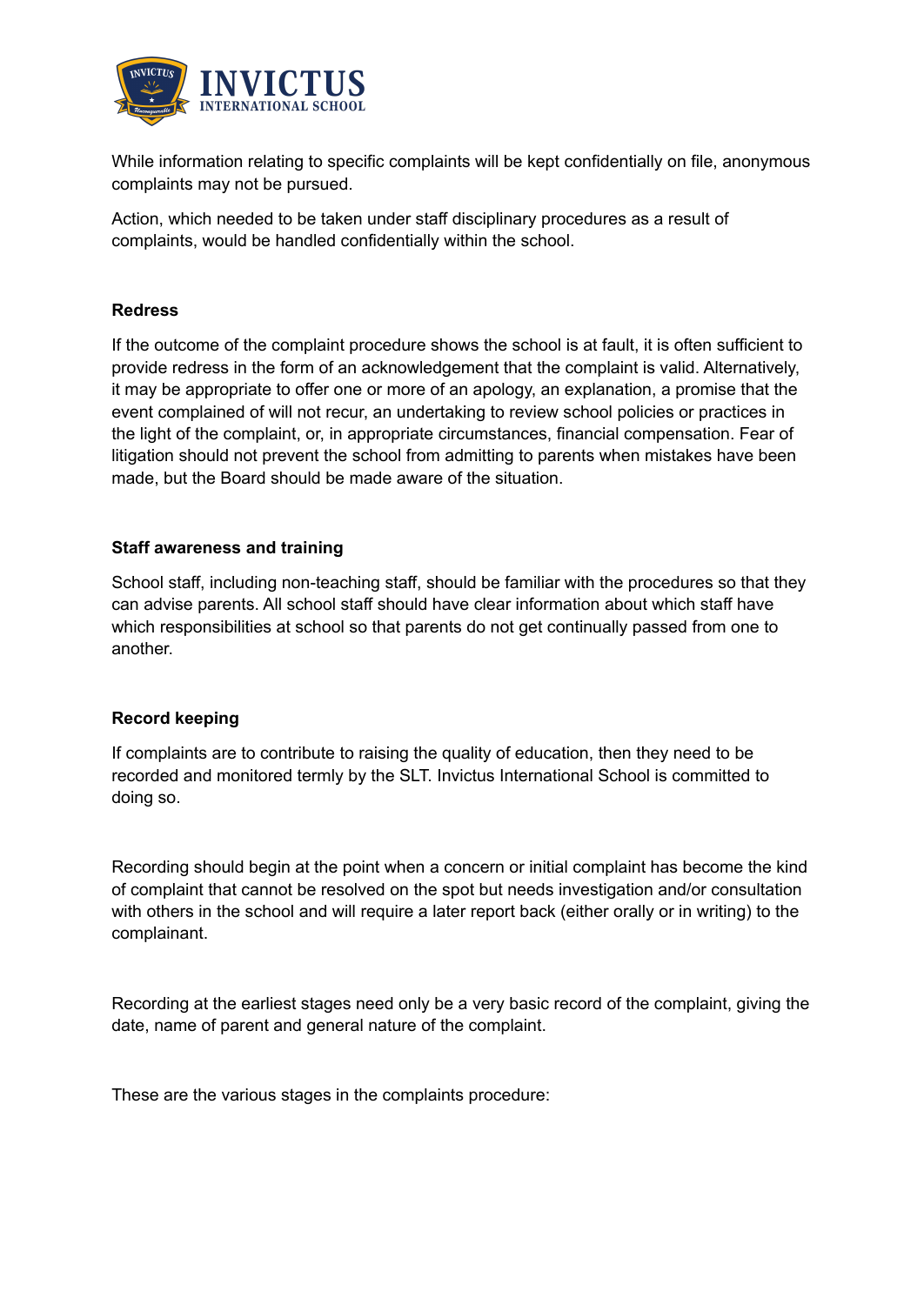

### **Stage 1: Directed to Staff**

- 1.1 The vast majority of concerns and complaints can be resolved informally. There are many occasions where concerns are resolved straight away through the Homeroom Teacher/Subject Teacher or depending on whom the complainants first approached.
- 1.2 Complainants must feel able to raise concerns with members of staff without any formality, either in person, by telephone, by e-mail or in writing (not via social media). On occasion it may be appropriate for someone to act on behalf of a parent.
- 1.3 At first it may be unclear whether a parent/student is asking a question or expressing an opinion rather than making a complaint. A parent/student may want a preliminary discussion about an issue to help decide whether he or she wishes to take it further.

### **Procedure:**

- 1.a Complainants have an opportunity for discussion of their concern with the appropriate member of staff who clarifies with the complainant the nature of the concern reassuring them that the school wants to hear about it. The member of staff may explain to the complainant how the situation happened. It can be helpful to identify at this point what sort of outcome the complainant is looking for.
- 1.b If the member of staff first contacted cannot immediately deal with the matter, he/she makes a clear note of the date, name, contact address (email address) or phone number of the complainant.
- 1.c Any member of staff will know how to refer, if necessary, to the person with responsibility for the particular issue raised by the complainant. She/he will check later to make sure the referral has been successful. At this point, the member of staff can seek advice from the SLT if deemed necessary.
- 1.d On certain major issues, the SLT may decide to deal with concerns directly at this stage (escalation to Stage 2).
- 1.e If the concern relates to the Principal, the complainant is advised to contact the Head of School. He/she can be contacted through email (email address available from school office).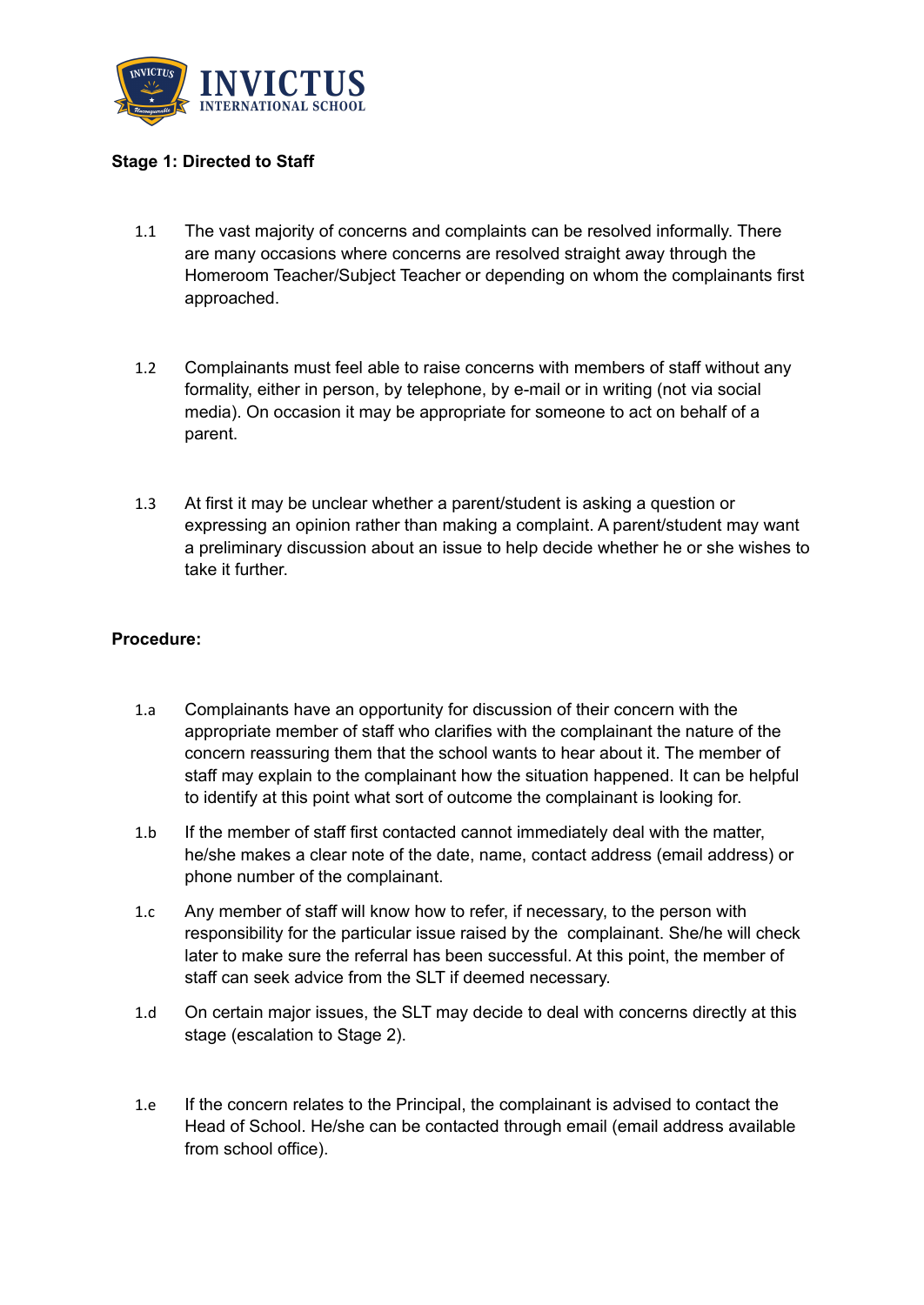

- 1.f The member of staff dealing with the concern makes sure that the complainant is clear what action (if any) or monitoring of the situation has been agreed, putting this in writing only if this seems the best way of making things clear.
- )
- 1.g Where no satisfactory solution has been found **within 17 days** (staff responds within 3 days and resolves the complaint in the next 14 days), parents are asked if they wish their concern to be considered further. If so they are given clear information, both orally and in writing about how to proceed and about any independent advice available to them.

# **Stage 2: Referral/Directed To SLT**

- 2.1 At this stage it has become clear that the concern is a definite complaint. In some cases the SLT has already been involved in looking at matters; in others it is their first involvement. In either case, it is helpful for the SLT to use guidelines to ensure consistency among cases, and to make sure that nothing happens at this stage which could make it difficult for later stages to proceed smoothly.
- 2.2 As the SLT is responsible for the day-to-day running of the school, they have responsibility for the implementation of a complaints system, including the decisions about their own involvement at various stages. One of the reasons for having various 'stages' in a complaints procedure is to reassure complainants that their grievance is being heard by more than one person. The SLT may involve staff who were dealing with the complaint at Stage 1 as required.

# **Procedure:**

- 2.a The SLT acknowledges the complaint orally or in writing **within 3 working days** of receiving the written complaint. The acknowledgement gives a brief explanation of the school's complaint procedure and a target date for providing a response to the complaint. This should normally be **within 14 working days**; if this proves impossible, a letter is sent explaining the reason for the delay and giving a revised target date.
- 2.b The SLT provides an opportunity for the complainant to meet to supplement any information provided previously. It is made clear to the complainant that if she/he wishes, she/he may be accompanied to any meeting by a friend, relative, representative, or advocate who can speak on the complainant's behalf; and that interpreting facilities are available if needed.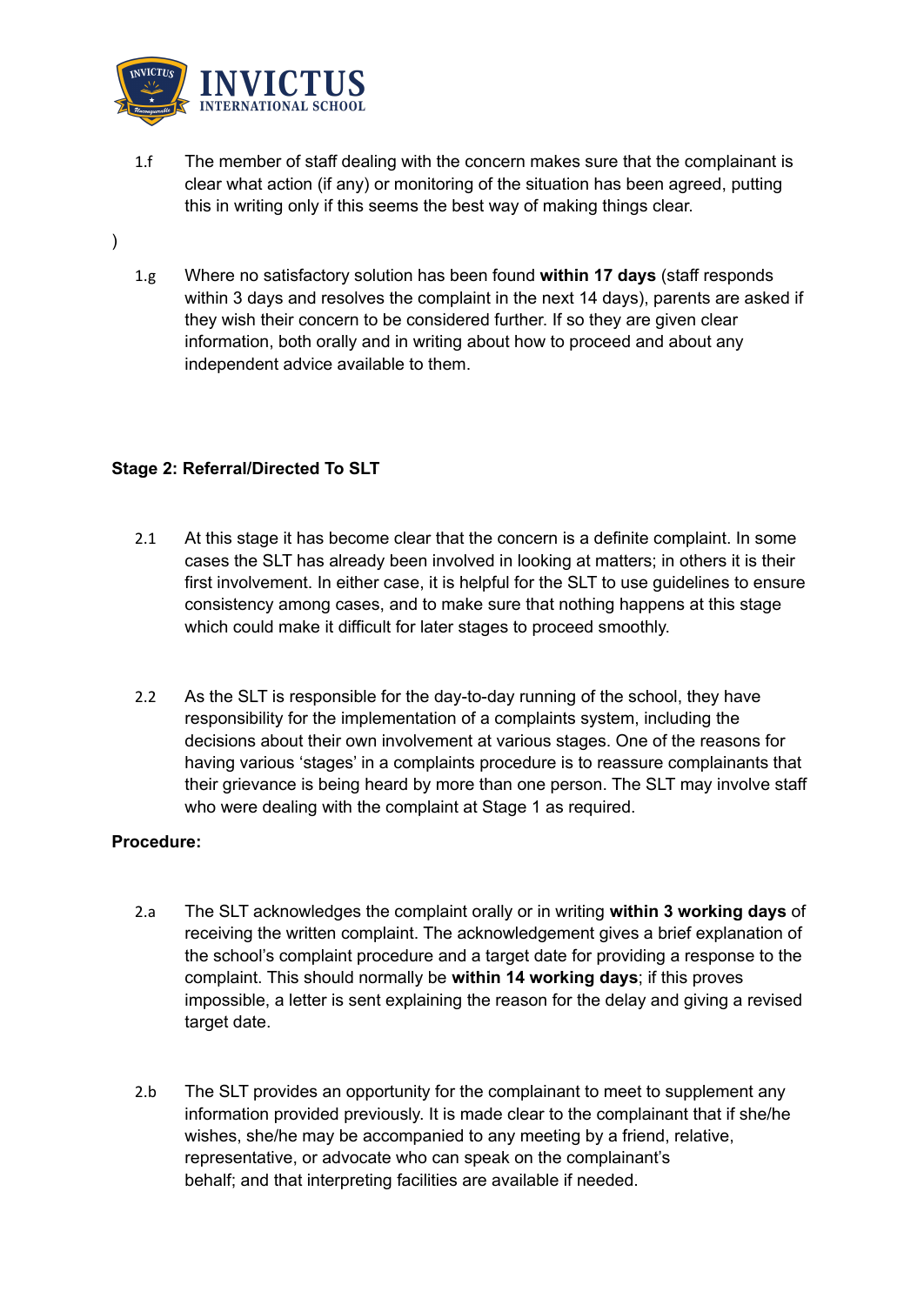

- 2.c If necessary, the SLT should interview witnesses and take statements from those involved. If the complaint centres around a student or students, the student(s) should also be interviewed. Students would normally be interviewed with parents/guardians present. In some situations, circumstances may prevent this e.g. where this would seriously delay the investigation of a serious/urgent complaint or where particular circumstances mean that a student has specifically said that they would prefer that parents or guardians were not involved. In such circumstances another member of staff with whom the student feels comfortable should be asked to attend. If a member of staff is complained against, the needs of that person should be borne in mind.
- 2.d The SLT keeps written records of meetings, telephone conversations and other documentation.
- 2.e Once all the relevant facts have been established, the SLT should then produce a written response to the complainant, or may wish to meet the complainant to discuss/resolve the matter directly.
- 2.f A written response includes a full explanation of the decision and the reasons for it. Where appropriate, this includes what action the school will take to resolve the complaint. The complainant is advised that should he/she wishes to take the complaint further, he/she should notify the Head of School **within 14 working days** of receiving the outcome letter.
- $2.g$  If a complaint is against the action of the SLT, or if they have been very closely involved at Stage 1, the Head of School should carry out all the Stage 2 procedures.

# **Stage 3: Escalated to Complaints Committee**

### **'What if I am not satisfied with the outcome?'**

- 3.1 Complaints rarely reach this formal level, but it is important that the Complaints Committee (the Committee) is prepared to deal with them when necessary.
- 3.2 It is important that this review not only be independent and impartial but that it be seen as so. Therefore, members of the Committee will be adjusted to ensure no conflicts of interest.
- 3.3 Many complaints are inevitably seen by complainants as being 'against' a particular member of staff and their actions. However, all complaints which reach this stage will have done so because the complainant has not been satisfied by the response from the SLT at an earlier stage of the procedure, and it may be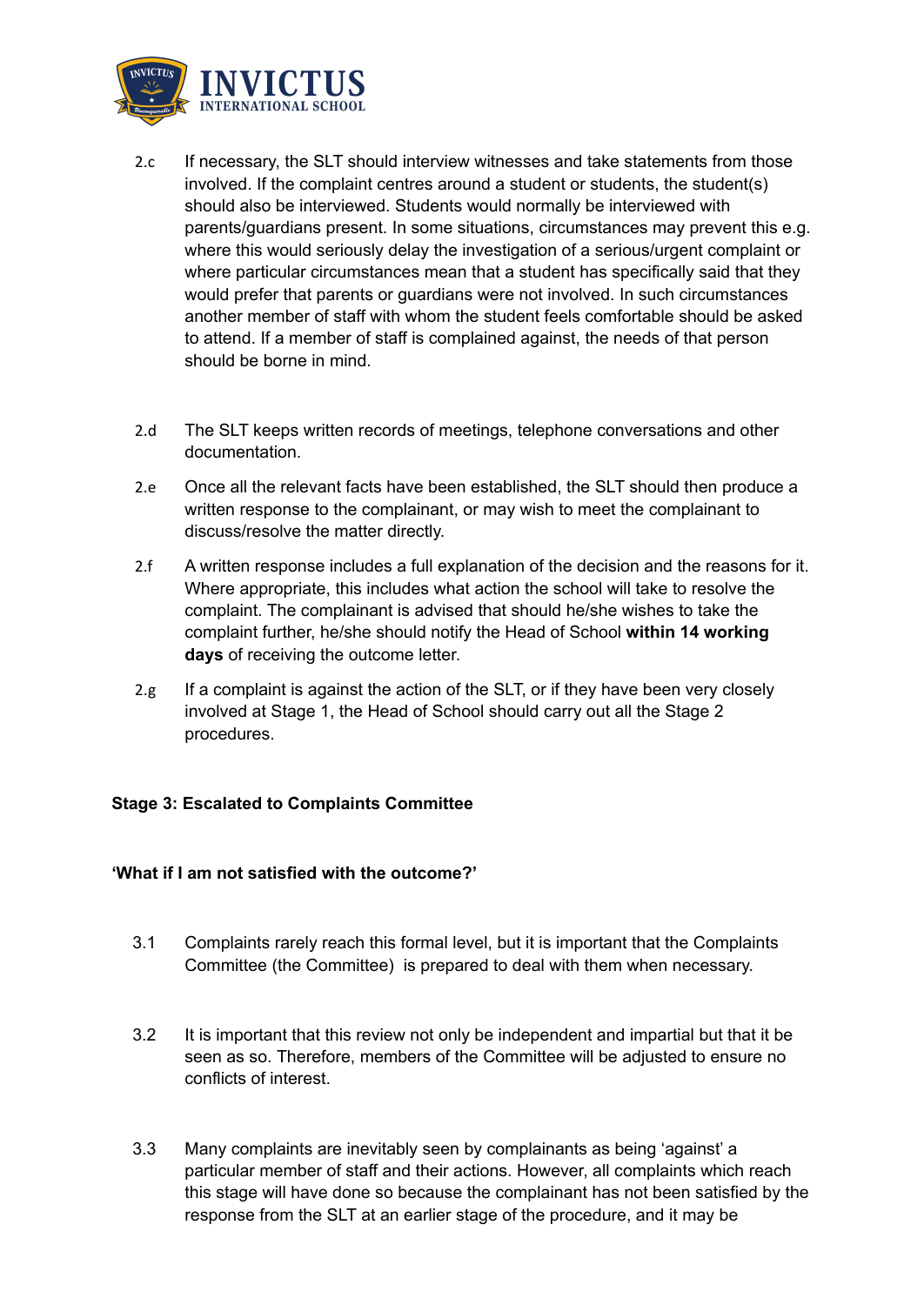

appropriate for the Committee to consider that the complaint is against the school rather than against the member of staff whose actions led to the original complaint.

### **Procedure**

- 3.a The complainant shall submit FRM 101 (as attached) to the Principal (unless the complaint is against the Principal), for the complaint to proceed to Stage 3. The complainant should include in FRM 101 a full written statement of the claim and details of any witnesses he/she wishes to attend the meeting with the Committee (the Meeting). Following the receipt of FRM 101, a confirmation of receipt shall be issued by the Principal and the procedures set out below will be followed.
- 3.b The Principal will convene the Complaints Committee, identifying the Chairperson, in accordance with the following requirements:
- 3.b.1 The Committee shall consist of three people including not less than one independent member with the remainder consisting of one or two Board members nominated from members of SEGSH.
- 3.b.2 In convening the Committee, the Chairperson shall be sensitive to issues of race, gender and religious affiliation.
- 3.b.3 The Board members nominated to the Committee shall have had no prior involvement with the complaint.
- 3.b.4 The independent member(s) will be selected along the guidelines issued by SEGSH. This means suitable people will be those who have held positions of responsibility and who are used to analysing evidence and putting forward balanced arguments/points. It would add standing if this person had some standing in the local community. In this connection serving or retired business people, heads or senior members of staff at other schools and people with a legal background may be considered suitable.
- 3.b.5 The Committee will ensure that minutes are kept of all its proceedings.
- 3.b.6 In the event that a member of the Committee becomes ill or is otherwise incapable of continuing to serve on the Committee then the Committee will be entitled to co-opt another Board member or independent member (as may be required).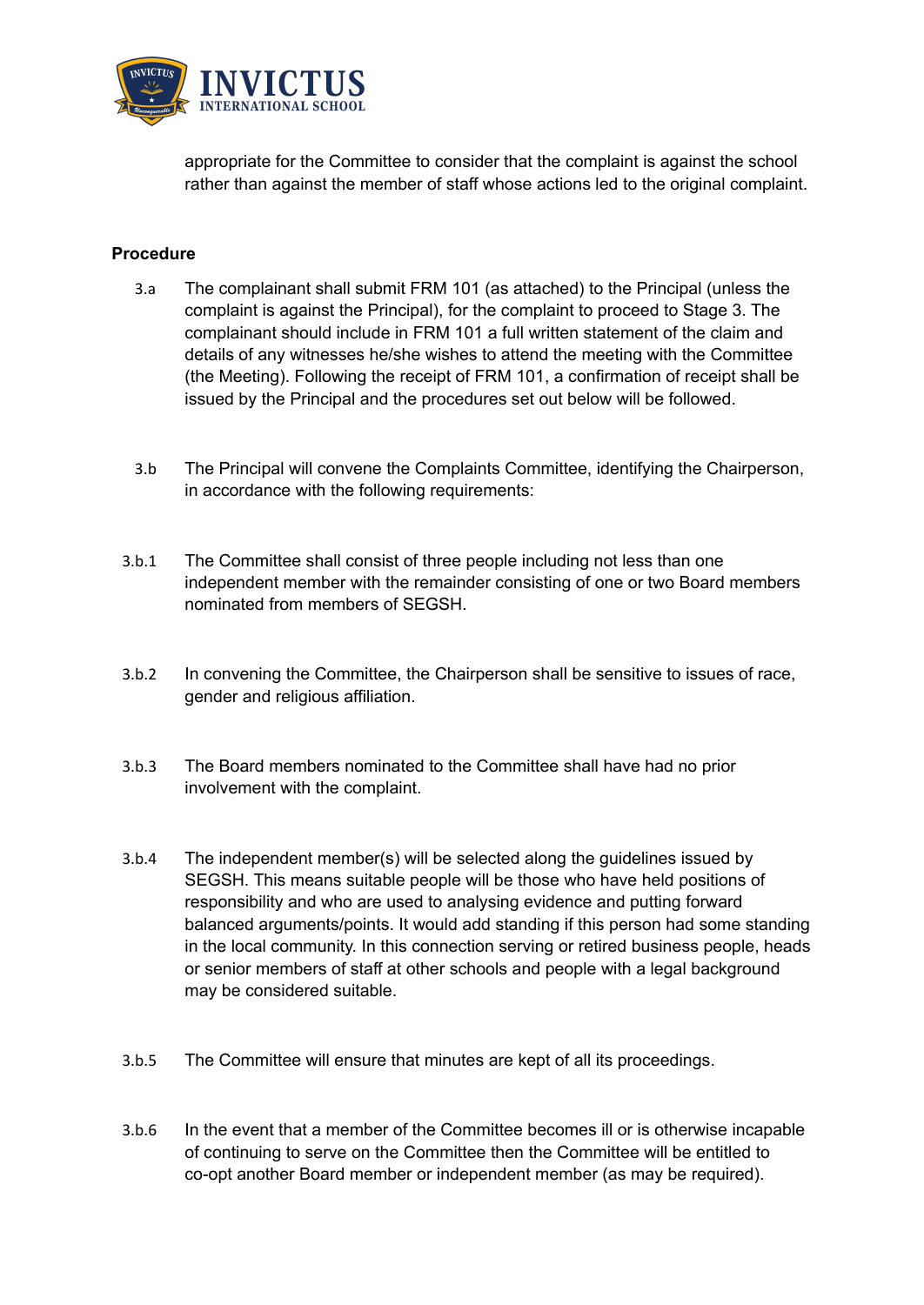

- 3.c The Chairperson will write to the complainant (with a copy to the Principal) to acknowledge receipt of FRM 101 ('The Acknowledgement'). The Acknowledgement shall inform the complainant that:
- 3.c.1 The complaint is to be heard by a Committee constituted in accordance with (Clause 3.b) of this procedure.
- 3.c.2 All documents on which the complainant wishes to relay at the Meeting to hear the complaint must be submitted to the Chairperson **within 3 working days** after receipt of FRM 101.
	- 3.d The Chairperson shall submit to the Committee members and to SLT copies of the complainant's FRM 101 and all supporting documents without delay after receipt. SLT shall be invited by the Chairperson to submit a written report to the Panel in response to the complainant's FRM 101. SLT may invite members of staff directly involved in matters raised by the complainant to respond in writing to the complaint set out in FRM 101.
	- 3.e If the complainant's FRM 101 contains matters that have not been raised previously or which sets out a claim that is substantially different to that which was investigated under Stage 1 or Stage 2 of this complaints procedure then the SLT can request that the Stage 2 procedure be repeated. In those circumstances the Stage 3 procedure will be suspended until the repeated stage 2 procedure has been concluded. In the event that there is a dispute as to whether the stage 2 procedure should be repeated the Chairperson's decision shall be final.
	- 3.f As soon as possible after FRM 101 has been received by the Chairperson, the Chairperson will write and inform the complainant, SLT and members of the Committee at least 7 working days in advance of the date, time and place of the Meeting and the manner in which it is to be conducted. This letter will also notify the parties of the matters set out below in (Clause 3.g).
	- 3.g The following rules shall apply to the Meeting:
- 3.g.1 The complainant has the right to be accompanied to the Meeting by a friend/interpreter whose identity must be notified to the Chairperson not less than 3 working days before the Meeting.
- 3.g.2 The Principal must notify the Chairperson not less than 3 working days before the Meeting of the identity of anyone who will be attending the Meeting at his/her request. This can include members of staff directly involved in matters raised by the complainant.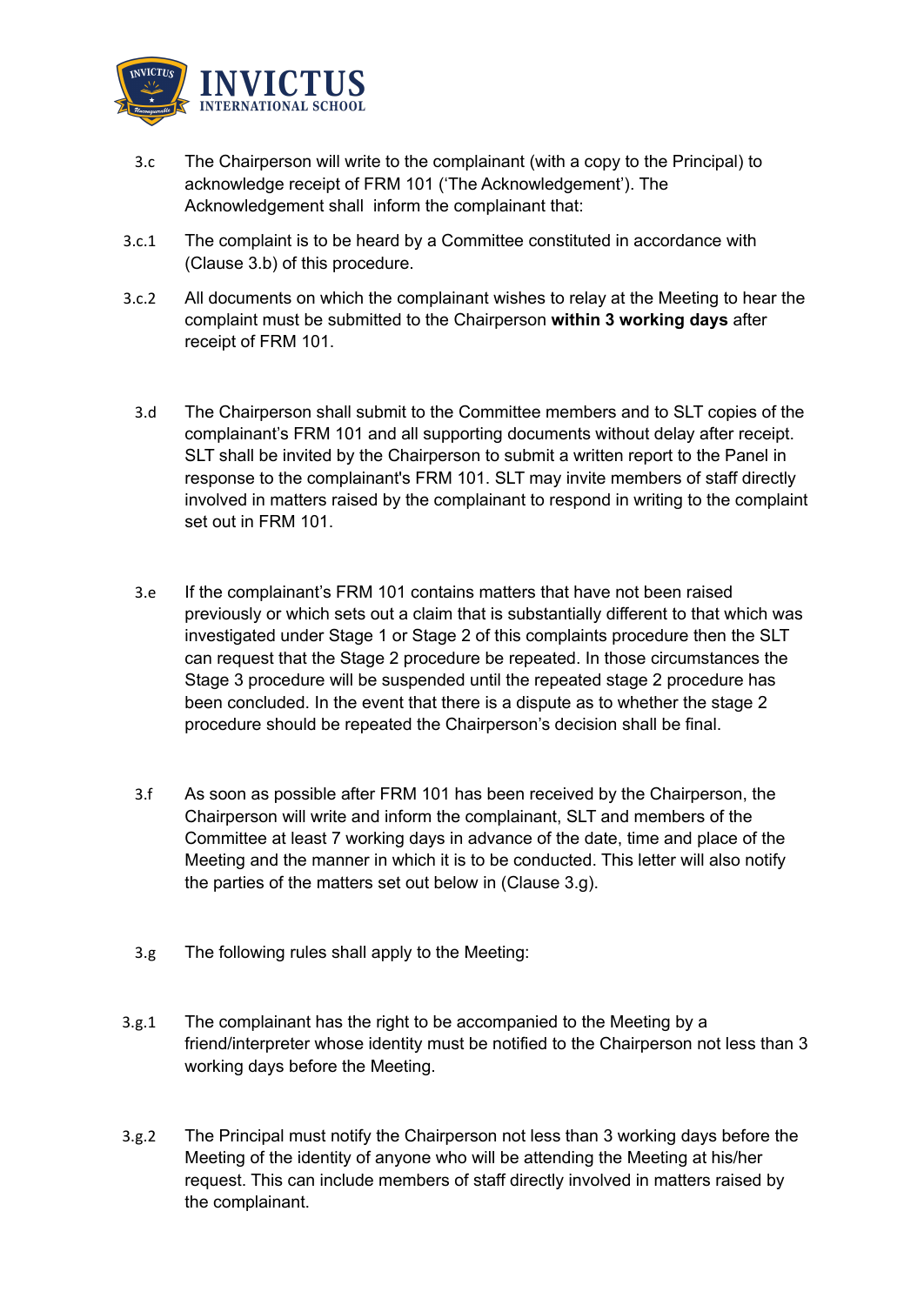

- 3.g.3 No further documentary evidence can be submitted by the complainant later than 3 working days before the Meeting.
- 3.g.4 The Principal's report and any supporting documentation shall be submitted to the Chairperson not later than 3 working days before the Meeting.
- 3.g.5 The Chairperson shall supply copies of any further documents submitted by the complainant, the Principal's report and any supporting documentation to the Committee as soon as the same are received. The Chairperson will also notify the Committee, the complainant and the Principal of the identity of everyone attending the meeting.
- 3.h If the Committee decides that it wishes to hear from any witnesses at the Meeting it shall inform the Chairperson who shall notify such witnesses of the date, time and place of the Meeting and request them to attend.
- 3.i The Meeting will be conducted in two parts. In the first part, The Committee will first hear from the complainant. Only the complainant, any witnesses/representative notified will attend. In the second part, the Committee will then hear from the Principal and any persons notified. The two parts of the Meeting will be held separately and in private.
	- 3.j At the Meeting, the Committee shall be free to question the complainant, the Principal, any staff in attendance and any witnesses requested by the Committee.
	- 3.k The Committee shall issue a report of findings and recommendations within 21 days upon acknowledgement of receipt of FRM 101. The report will be sent to the Chairperson who shall send it to the Principal, the complainant and the SEGSH Board. The report will either be a final report or an interim report. A copy of this report will be available for inspection on the school premises. The Committee will issue an interim report where it considers that it requires additional documentation or additional witness evidence to enable it to reach a final conclusion.

The interim report will confirm what more the Committee requires and any additional documentation requested in the interim report shall be supplied to the Chairperson within 3 working days after receipt of the interim report by the party called upon to produce additional documentation.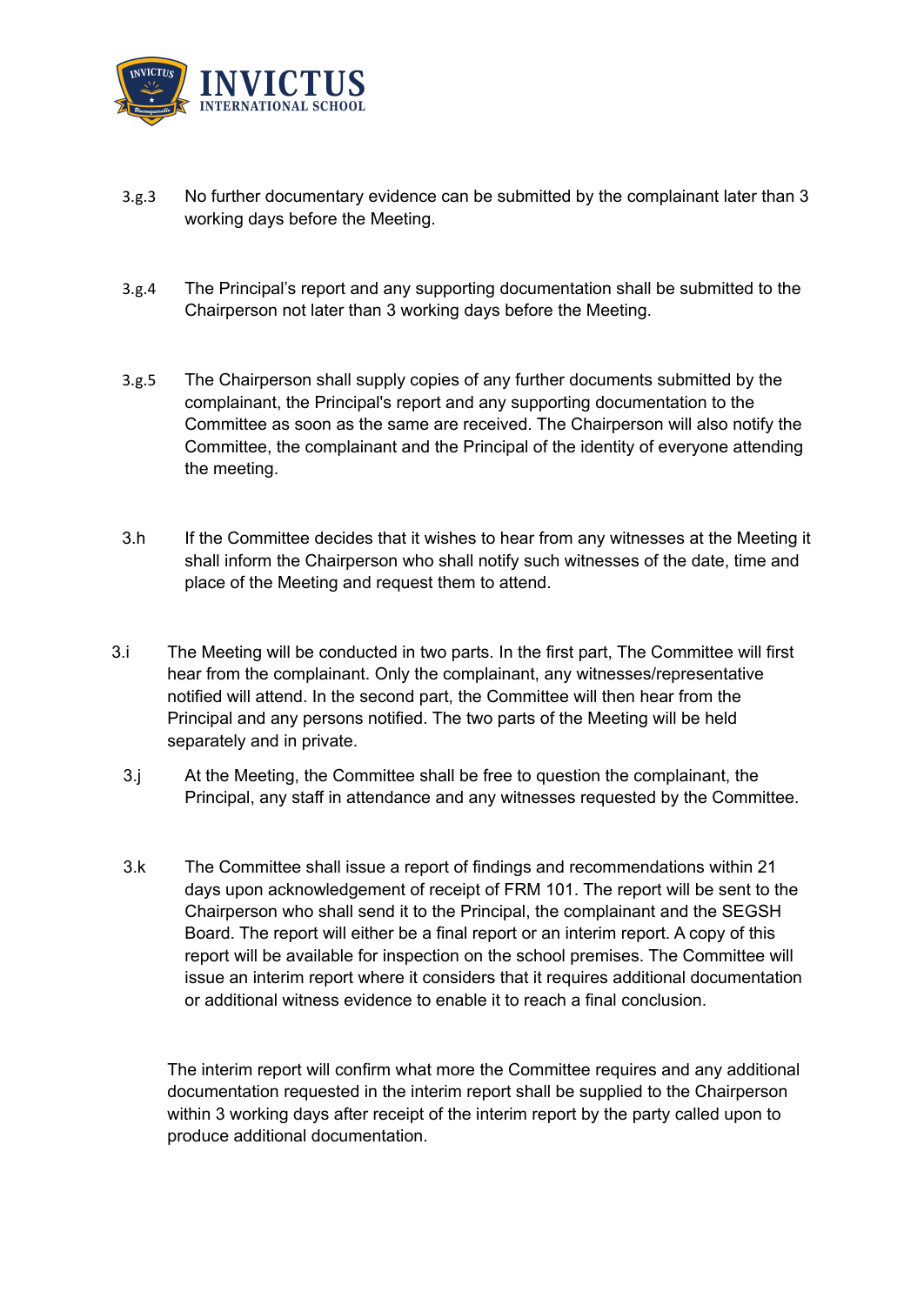

In the event that the Committee wishes to hear from further witnesses it shall arrange to do so as soon as practicable.

- 3.l In the event that an interim report has been issued under (Clause 3.k), the Committee will issue its final report within 7 working days after the additional documentation requested has been submitted to it or after the Panel have interviewed the further witnesses (as the case may be).
- 3.m The role of the Committee is to determine issues of fact.
- 3.n The final report of the Committee will be considered by the Board, which will agree a response which will be notified to the complainant and the Principal within 7 days after the date on which the final report was issued. A copy of the Panel's findings and recommendations will be sent by electronic mail or otherwise given to the complainant and, where relevant, the person complained about and be available for inspection on the School premises by the proprietor and the SLT.
- 3.o In the event that the time limits set out in this [Clause 3] cannot be complied with due to the absence of the Principal or the complainant or for any other reason beyond the parties' control, the Chairperson shall seek to agree a revised timetable with the parties to procure the conclusion of Stage 3 of the complaint as quickly as is reasonably possible.
- 3.p All correspondence, statements and records relating to individual complaints are to be kept confidential except where local legal requirements permit access.
- 3.q The school endeavours to satisfy all complaints. Otherwise, complainants may wish to seek to resolve the matter through the CPE Student Services Centre, using the Dispute Resolution Scheme of the Committee for Private Education, which is described on the CPE website. This dispute resolution scheme may, where appropriate, involve the Singapore Mediation Centre (SMC) or Singapore Institute of Arbitrators (SIArb) as the mediation centres.

Most importantly though, the school recognises and acknowledges the entitlement to complain and we hope to work with parents in the best interests of the children and young people in our care.

# **Prepared by Dr Nicholas Duggan**

**Implementation date:January** 2022

**Review date:** January 2023

Version 2.0